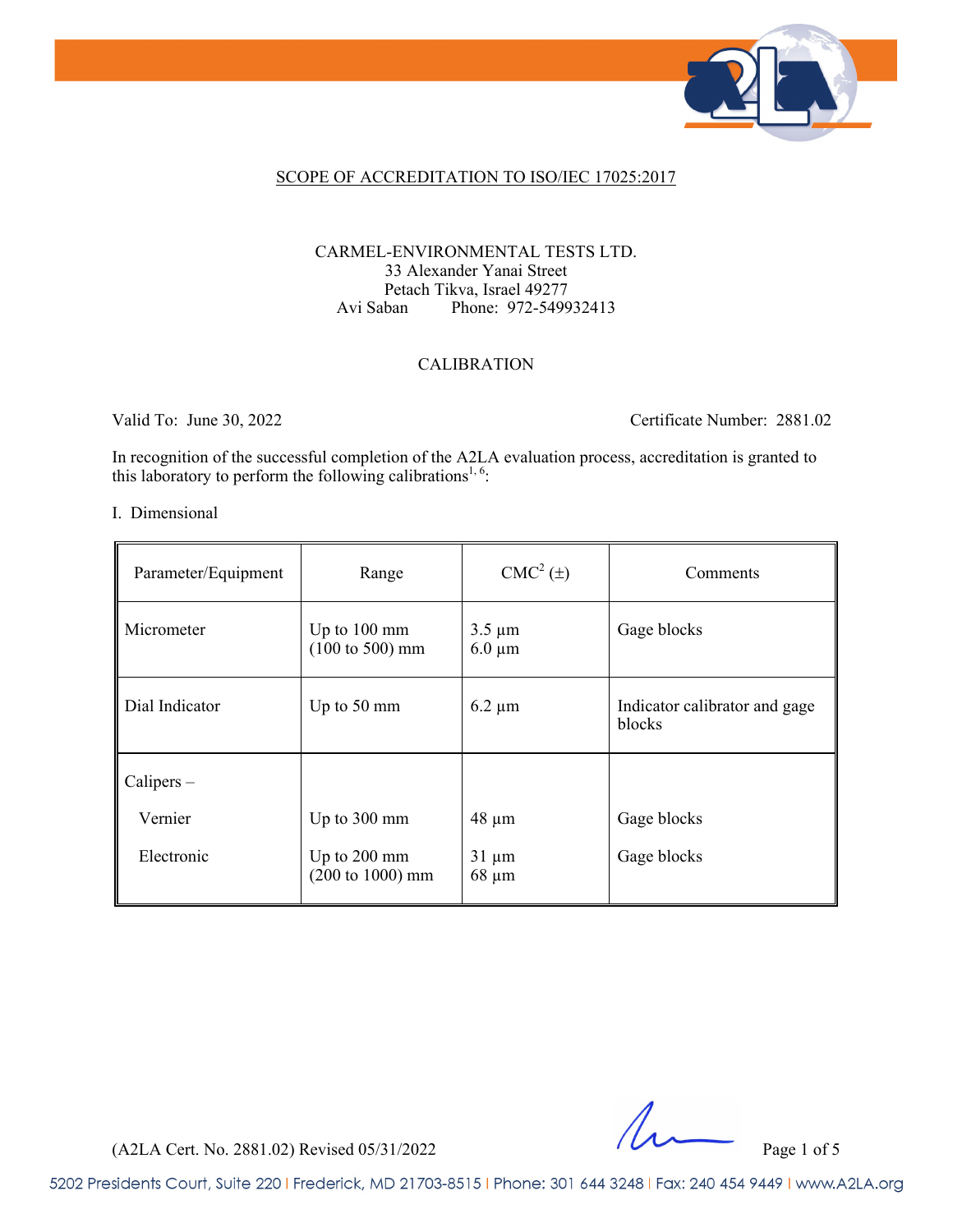# II. Electrical – DC/Low Frequency

| Parameter/Equipment                           | Range                                                                                                                                                             | CMC <sup>2, 4</sup> (±)                                                                                                                                         | Comments                         |
|-----------------------------------------------|-------------------------------------------------------------------------------------------------------------------------------------------------------------------|-----------------------------------------------------------------------------------------------------------------------------------------------------------------|----------------------------------|
| DC Voltage - Generate                         | $(200 \text{ to } 1000) \text{ V}$<br>(20 to 200) V<br>$(2 \text{ to } 20)$ V<br>$(0.2 \text{ to } 2) \text{ V}$<br>$(0 to 200)$ mV                               | 87 mV<br>$15 \text{ mV}$<br>$6.9$ mV<br>$1.1 \text{ mV}$<br>$1.4 \text{ mV}$                                                                                    | Fluke 5100B                      |
| DC Current - Generate                         | $(0.2 \text{ to } 2)$ A<br>(20 to 200) mA<br>$(2 \text{ to } 20) \text{ mA}$<br>$(0.2 \text{ to } 2) \text{ mA}$                                                  | $0.23 \text{ mA}$<br>$0.38$ mA<br>$0.32 \text{ mA}$<br>$0.21$ mA                                                                                                | Fluke 5100B                      |
| DC Voltage - Measure                          | Up to $100 \text{ mV}$<br>$100 \text{ mV}$ to $1 \text{V}$<br>(1 to 10) V<br>$(10 \text{ to } 100)$ V<br>$(100 \text{ to } 1000) \text{ V}$                       | $1.3 \text{ mV}$<br>$0.24$ mV<br>$0.29$ mV<br>$6.0$ mV<br>$6.0$ mV                                                                                              | $6\frac{1}{2}$ digit multi meter |
| DC Current - Measure                          | Up to 10 mA<br>$(10 to 100)$ mA<br>$(100 \text{ to } 1000) \text{ mA}$<br>$(1000 \text{ to } 3000) \text{ mA}$                                                    | $0.92 \text{ mA}$<br>$0.27 \text{ mA}$<br>$3.8 \text{ mA}$<br>56 mA                                                                                             | $6\frac{1}{2}$ digit multi meter |
| Resistance – Generate,<br><b>Fixed Points</b> | $1 \Omega$<br>$10 \Omega$<br>100 Ω<br>$1 \text{ k}\Omega$<br>$10 \text{ k}\Omega$<br>$100 \text{ k}\Omega$<br>$1 M\Omega$<br>$10 \text{ M}\Omega$                 | $2.0 \text{ m}\Omega$<br>$1.5 \text{ mA}$<br>$2.2 \text{ m}\Omega$<br>$21 \text{ mA}$<br>$0.18 \Omega$<br>$1.9 \Omega$<br>$120 \Omega$<br>$3.6 \text{ k}\Omega$ | Fluke 5100B                      |
| Resistance – Measure,<br><b>Fixed Points</b>  | Up to $100.0000 \Omega$<br>1000.000 000 $\Omega$<br>$10.000000k\Omega$<br>$100.0000 k\Omega$<br>$1.000$ 000 M $\Omega$<br>$10.000$ 00 M $\Omega$<br>$100.0000$ ΜΩ | $17 \text{ mA}$<br>$0.13 \Omega$<br>$1.3 \Omega$<br>13 $\Omega$<br>$130 \Omega$<br>$4900 \Omega$<br>190 000 Ω                                                   | $6\frac{1}{2}$ digit multi meter |

 $(A2LA$  Cert. No. 2881.02) Revised 05/31/2022 Page 2 of 5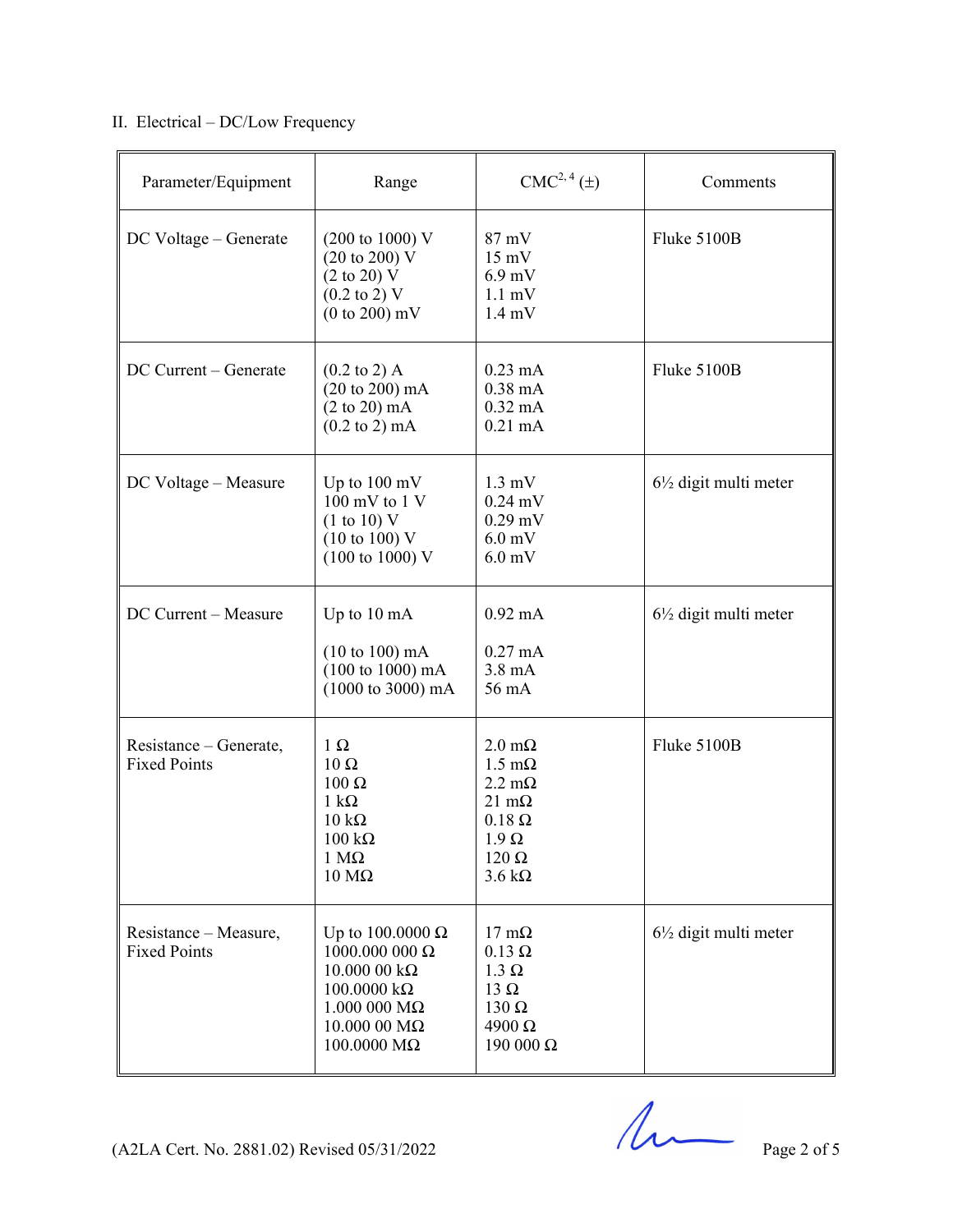| Parameter/Range                                                                                                            | Frequency                                                            | CMC <sup>2, 4</sup> (±)                                           | Comments                         |
|----------------------------------------------------------------------------------------------------------------------------|----------------------------------------------------------------------|-------------------------------------------------------------------|----------------------------------|
| AC Voltage - Generate                                                                                                      |                                                                      |                                                                   |                                  |
| $(1 to 20)$ mV                                                                                                             | $(10 \text{ to } 50)$ kHz                                            | $0.96$ mV                                                         | Fluke 5100B                      |
| $(20 \text{ to } 200) \text{ mV}$                                                                                          | $(10 \text{ to } 50)$ kHz                                            | $0.96$ mV                                                         |                                  |
| $(0.2 \text{ to } 2) \text{ V}$                                                                                            | $(10 \text{ to } 50)$ kHz                                            | $2.5 \text{ mV}$                                                  |                                  |
| $(2 \text{ to } 20)$ V                                                                                                     | $(10 \text{ to } 50)$ kHz                                            | $11 \text{ mV}$                                                   |                                  |
| $(20 \text{ to } 200) \text{ V}$                                                                                           | $(10 \text{ to } 50)$ kHz                                            | $100 \text{ mV}$                                                  |                                  |
| $(200 \text{ to } 1000) \text{ V}$                                                                                         | $(10 \text{ to } 50)$ kHz                                            | 0.50V                                                             |                                  |
| AC Current - Generate                                                                                                      |                                                                      |                                                                   |                                  |
| $(0.2 \text{ to } 2) \text{ mA}$<br>$(2 \text{ to } 20) \text{ mA}$<br>(20 to 200) mA<br>$(0.2 \text{ to } 1.9) \text{ A}$ | 50 Hz to 1 kHz<br>50 Hz to 1 kHz<br>50 Hz to 1 kHz<br>50 Hz to 1 kHz | $2.5 \text{ mA}$<br>$2.6 \text{ mA}$<br>24 mA<br>$3.6 \text{ mA}$ | Fluke 5100B                      |
| <b>AC Current - Measure</b>                                                                                                |                                                                      |                                                                   |                                  |
| Up to 1.0000 A                                                                                                             | $1$ kHz                                                              | 1.7 <sub>mA</sub>                                                 | $6\frac{1}{2}$ digit multi meter |
| $(1.0 \text{ to } 3.0)$ A                                                                                                  | $1$ kHz                                                              | $6.0 \text{ mA}$                                                  |                                  |
| AC Voltage - Measure                                                                                                       |                                                                      |                                                                   |                                  |
| 100.0000 mV<br>100.0000 mV                                                                                                 | $1$ kHz<br>50 kHz                                                    | $0.82$ mV<br>$1.3 \text{ mV}$                                     | $6\frac{1}{2}$ digit multi meter |
| 1.000 000 V<br>1.000 000 V                                                                                                 | $1$ kHz<br>50 kHz                                                    | $1.1 \text{ mV}$<br>$7.9$ mV                                      |                                  |
| 10.000 00 V<br>10.000 00 V                                                                                                 | $1$ kHz<br>50 kHz                                                    | $11 \text{ mV}$<br>79 mV                                          |                                  |
| 100.0000 V<br>100.0000 V                                                                                                   | $1$ kHz<br>50 kHz                                                    | $110 \text{ mV}$<br>$200 \text{ mV}$                              |                                  |
| 700.000 V<br>220.000 V                                                                                                     | $1$ kHz<br>50 kHz                                                    | 730 mV<br>1800 mV                                                 |                                  |

(A2LA Cert. No. 2881.02) Revised  $05/31/2022$  Page 3 of 5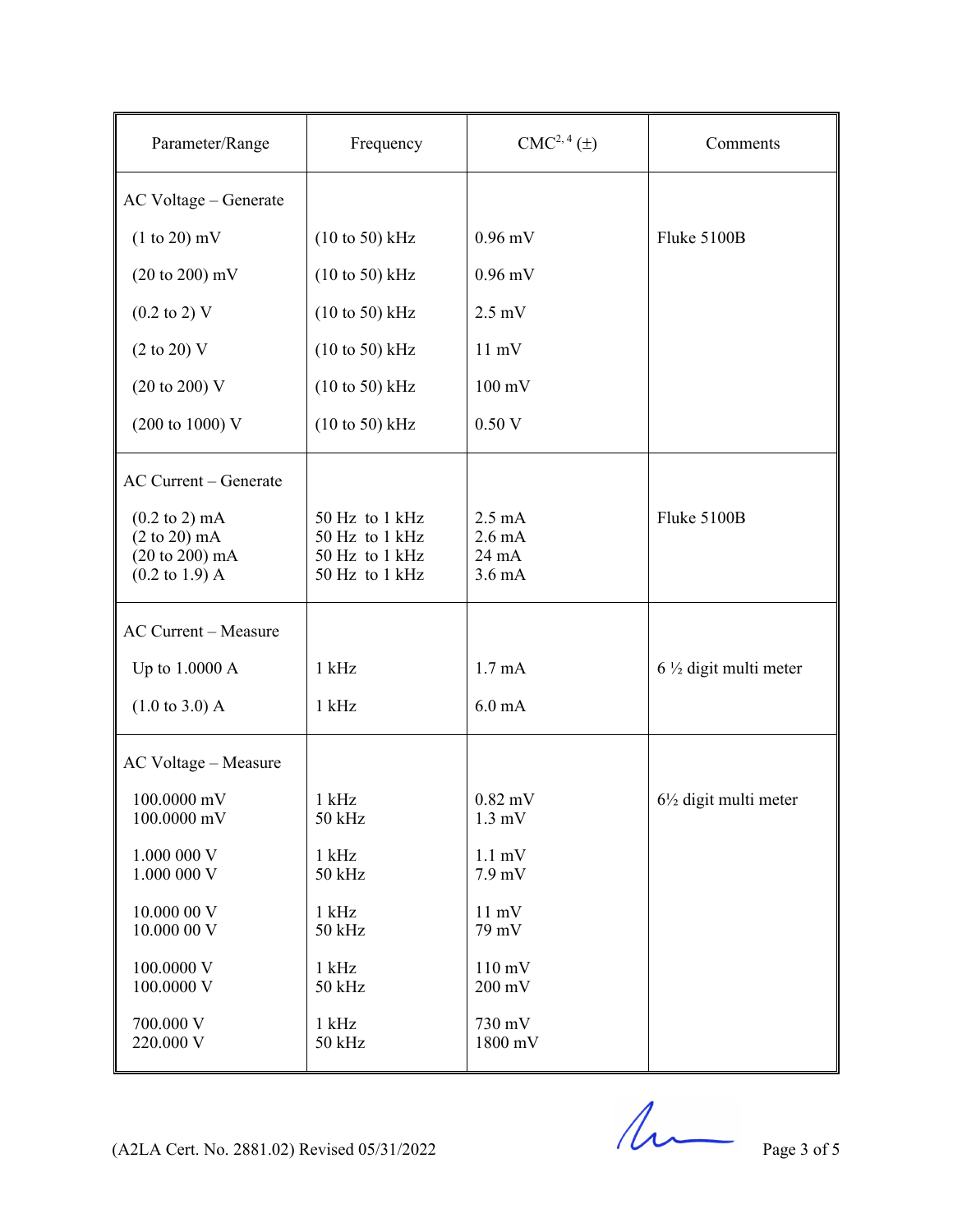# III. Mechanical

| Parameter/Equipment                            | Range                                                                                                                   | CMC <sup>2, 5</sup> (±)                                                                                      | Comments                                                              |
|------------------------------------------------|-------------------------------------------------------------------------------------------------------------------------|--------------------------------------------------------------------------------------------------------------|-----------------------------------------------------------------------|
| Accelerometer                                  | (5 to 4000) Hz                                                                                                          | 2.1 % of reading                                                                                             | Endevco 2270 primary<br>comparison calibration<br>standard            |
| Mass                                           | $(1 to 600)$ g                                                                                                          | $0.025\%$ of reading                                                                                         | Measure with balance                                                  |
| Scales and Balances <sup>3</sup>               | $(1 to 6000)$ g                                                                                                         | $0.016\%$ of reading                                                                                         | Class 1 weights                                                       |
| Pressure <sup>3</sup> – Measuring<br>Equipment | $(0 to 10)$ bar<br>$(10 to 100)$ bar<br>$(100 \text{ to } 250)$ bar<br>$(250 \text{ to } 1000)$ bar<br>$(1 to 211)$ bar | 0.10 <sub>bar</sub><br>0.89 <sub>bar</sub><br>1.9 <sub>bar</sub><br>7.2 <sub>bar</sub><br>1.9 <sub>bar</sub> | DRUCK pressure calibrator<br><b>CRYSTAL</b> nVision                   |
| Low Pressure                                   | (211 to 700) bar<br>$(1200 \text{ to } 10) \text{ mbar}$<br>$(10 to 0.010)$ mbar                                        | 6.4 <sub>bar</sub><br>1.8 mbar<br>6.1 mbar                                                                   | VD85M                                                                 |
| Torque $-$ Measuring<br>Equipment              | $(5 \text{ to } 25)$ Nm<br>$(25 \text{ to } 50)$ Nm<br>(25 to 250) Nm                                                   | $0.11$ Nm<br>$0.78$ Nm<br>6.2 Nm                                                                             | STAHLWILLE torque<br>calibrator<br>Torqueleader capture<br>calibrator |

 $(A2LA$  Cert. No. 2881.02) Revised 05/31/2022 Page 4 of 5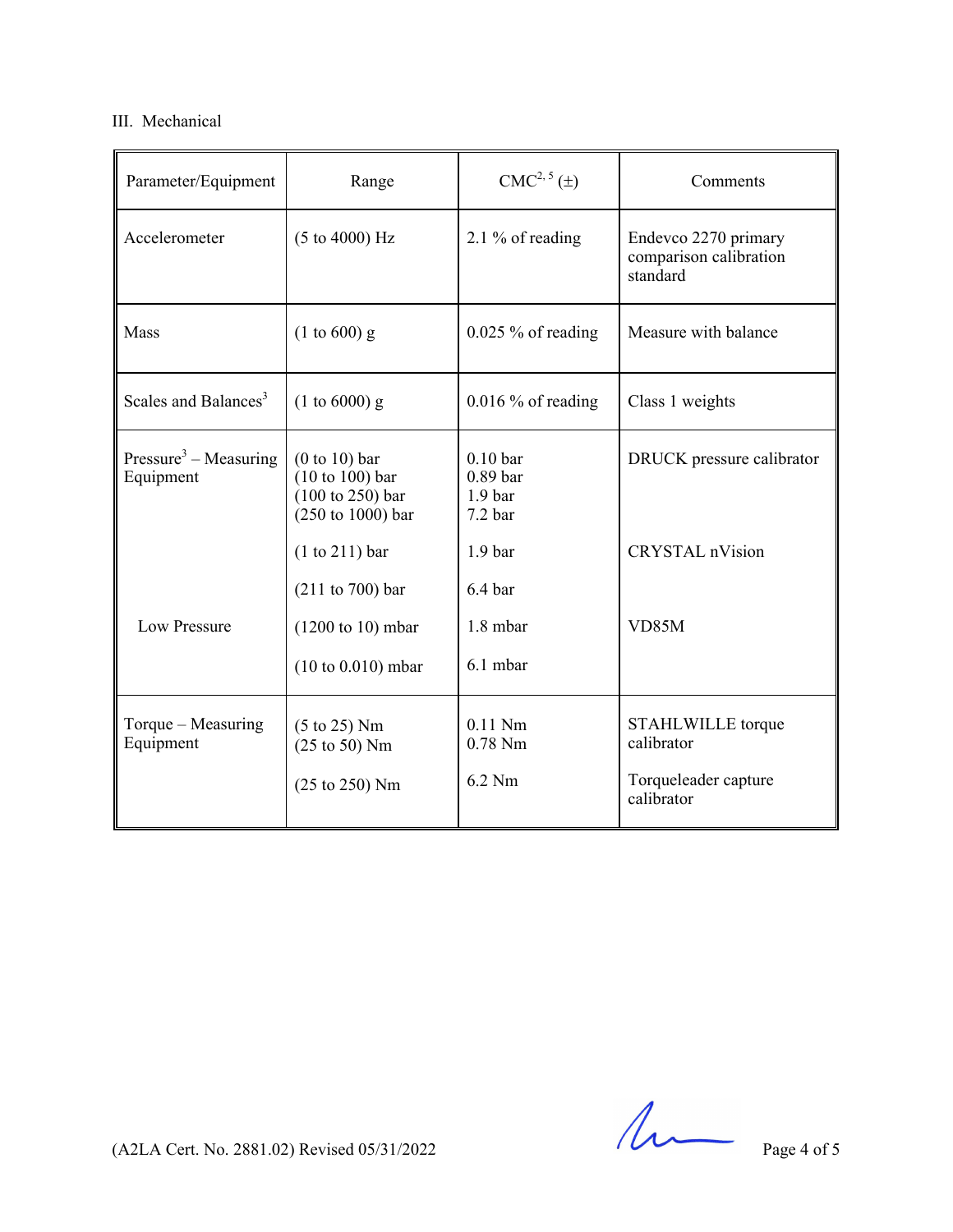## IV. Thermodynamics

| Parameter/Equipment                                   | Range                                                                                               | $CMC2, 5(\pm)$                                                     | Comments                                                                      |
|-------------------------------------------------------|-----------------------------------------------------------------------------------------------------|--------------------------------------------------------------------|-------------------------------------------------------------------------------|
| Environmental<br>Chambers                             | $(-50 \text{ to } 80)$ °C<br>$(80 \text{ to } 140)$ °C<br>Up to 200 $^{\circ}$ C<br>(10 to 95) % RH | $1.4\degree C$<br>$1.9 \text{ °C}$<br>$1.9 \text{ °C}$<br>2.3 % RH | Data logger Hydra 2635a<br>Measured through Rotronic<br>HydroPalm             |
| $Temperature-$<br>Measure                             | $(-40 \text{ to } 140)$ °C                                                                          | 2.0 °C                                                             | Fluke Hydra 2635A                                                             |
| Thermocouple or<br>Thermal Couple with<br>Data Logger | $(-40 \text{ to } 140)$ °C                                                                          | 2.0 °C                                                             | Thermocouple calibration<br><b>ISOTECH Europa-6</b><br>temperature calibrator |

<sup>1</sup> This laboratory offers commercial calibration service.

<sup>2</sup> Calibration and Measurement Capability Uncertainty (CMC) is the smallest uncertainty of measurement that a laboratory can achieve within its scope of accreditation when performing more or less routine calibrations of nearly ideal measurement standards or nearly ideal measuring equipment. CMCs represent expanded uncertainties expressed at approximately the 95 % level of confidence, usually using a coverage factor of  $k = 2$ . The actual measurement uncertainty of a specific calibration performed by the laboratory may be greater than the CMC due to the behavior of the customer's device and to influences from the circumstances of the specific calibration.

3 Field calibration service is available for this calibration and this laboratory meets A2LA *R104 – General Requirements: Accreditation of Field Testing and Field Calibration Laboratories* for these calibrations. Please note the actual measurement uncertainties achievable on a customer's site can normally be expected to be larger than the CMC found on the A2LA Scope. Allowance must be made for aspects such as the environment at the place of calibration and for other possible adverse effects such as those caused by transportation of the calibration equipment. The usual allowance for the actual uncertainty introduced by the item being calibrated, (e.g. resolution) must also be considered and this, on its own, could result in the actual measurement uncertainty achievable on a customer's site being larger than the CMC.

4 The stated measured values are determined using the indicated instrument (see Comments). This capability is suitable for the calibration of the devices intended to measure or generate the measured value in the ranges indicated. CMC's are expressed as either a specific value that covers the full range or as a percent or fraction of the reading plus a fixed floor specification.

<sup>5</sup> The type of instrument or material being calibrated is defined by the parameter. This indicates the laboratory is capable of calibrating instruments that measure or generate the values in the ranges indicated for the listed measurement parameter.

6 This scope meets A2LA's *P112 Flexible Scope Policy*.

 $(A2LA$  Cert. No. 2881.02) Revised 05/31/2022